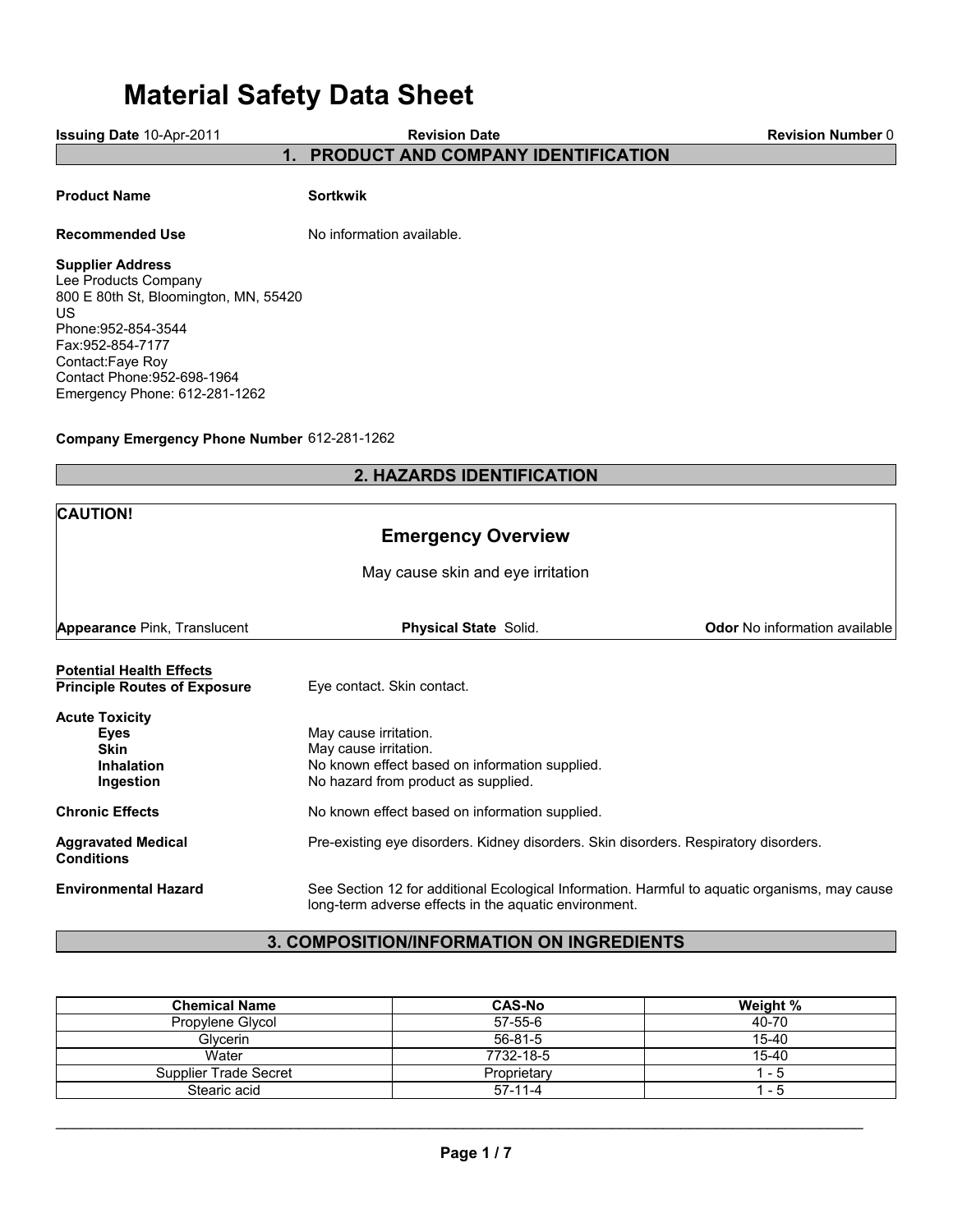| Sodium carbonate      | 497-19-8    | - 5        |
|-----------------------|-------------|------------|
| Supplier Trade Secret | Proprietary | - 5        |
| Mvristic acid         | 544-63-8    | $0.1 - ?$  |
| Heptadecanoic acid    | 506-12-7    | $\leq 0.1$ |
| Acid red 52           | 3520-42-1   |            |

# **4. FIRST AID MEASURES**

| <b>Eye Contact</b>        | Rinse thoroughly with plenty of water, also under the eyelids. If symptoms persist, call a<br>physician. |
|---------------------------|----------------------------------------------------------------------------------------------------------|
| <b>Skin Contact</b>       | Wash skin with soap and water. In the case of skin irritation or allergic reactions see a<br>physician.  |
| <b>Inhalation</b>         | Move to fresh air. If symptoms persist, call a physician.                                                |
| Ingestion                 | Do NOT induce vomiting. Drink plenty of water. If symptoms persist, call a physician.                    |
| <b>Notes to Physician</b> | Treat symptomatically.                                                                                   |

# **5. FIRE-FIGHTING MEASURES**

| <b>Flammable Properties</b>                                                                                | Not flammable.                                                                                             |
|------------------------------------------------------------------------------------------------------------|------------------------------------------------------------------------------------------------------------|
| <b>Flash Point</b>                                                                                         | Not determined.                                                                                            |
| <b>Suitable Extinguishing Media</b>                                                                        | Use extinguishing measures that are appropriate to local<br>circumstances and the surrounding environment. |
| <b>Hazardous Combustion Products</b>                                                                       | Carbon oxides.                                                                                             |
| <b>Explosion Data</b><br><b>Sensitivity to Mechanical Impact</b><br><b>Sensitivity to Static Discharge</b> | No.<br>No.                                                                                                 |

#### **Protective Equipment and Precautions for Firefighters**

As in any fire, wear self-contained breathing apparatus pressure-demand, MSHA/NIOSH (approved or equivalent) and full protective gear.

| <b>NFPA</b>                      | <b>Health Hazard 1</b> | <b>Flammability 1</b>                                    | Stability 0 | <b>Physical and Chemical</b><br>Hazards - |
|----------------------------------|------------------------|----------------------------------------------------------|-------------|-------------------------------------------|
|                                  |                        | <b>6. ACCIDENTAL RELEASE MEASURES</b>                    |             |                                           |
| <b>Personal Precautions</b>      |                        | Avoid contact with the skin and the eyes.                |             |                                           |
| <b>Environmental Precautions</b> |                        | Refer to protective measures listed in Sections 7 and 8. |             |                                           |
| <b>Methods for Containment</b>   |                        | Prevent further leakage or spillage if safe to do so.    |             |                                           |

**Methods for Cleaning Up** Take up mechanically and collect in suitable container for disposal.

# **7. HANDLING AND STORAGE**

| <b>Handling</b> | Handle in accordance with good industrial hygiene and safety practice. Avoid contact with skin,<br>eyes and clothing. |
|-----------------|-----------------------------------------------------------------------------------------------------------------------|
| <b>Storage</b>  | Keep containers tightly closed in a dry, cool and well-ventilated place.                                              |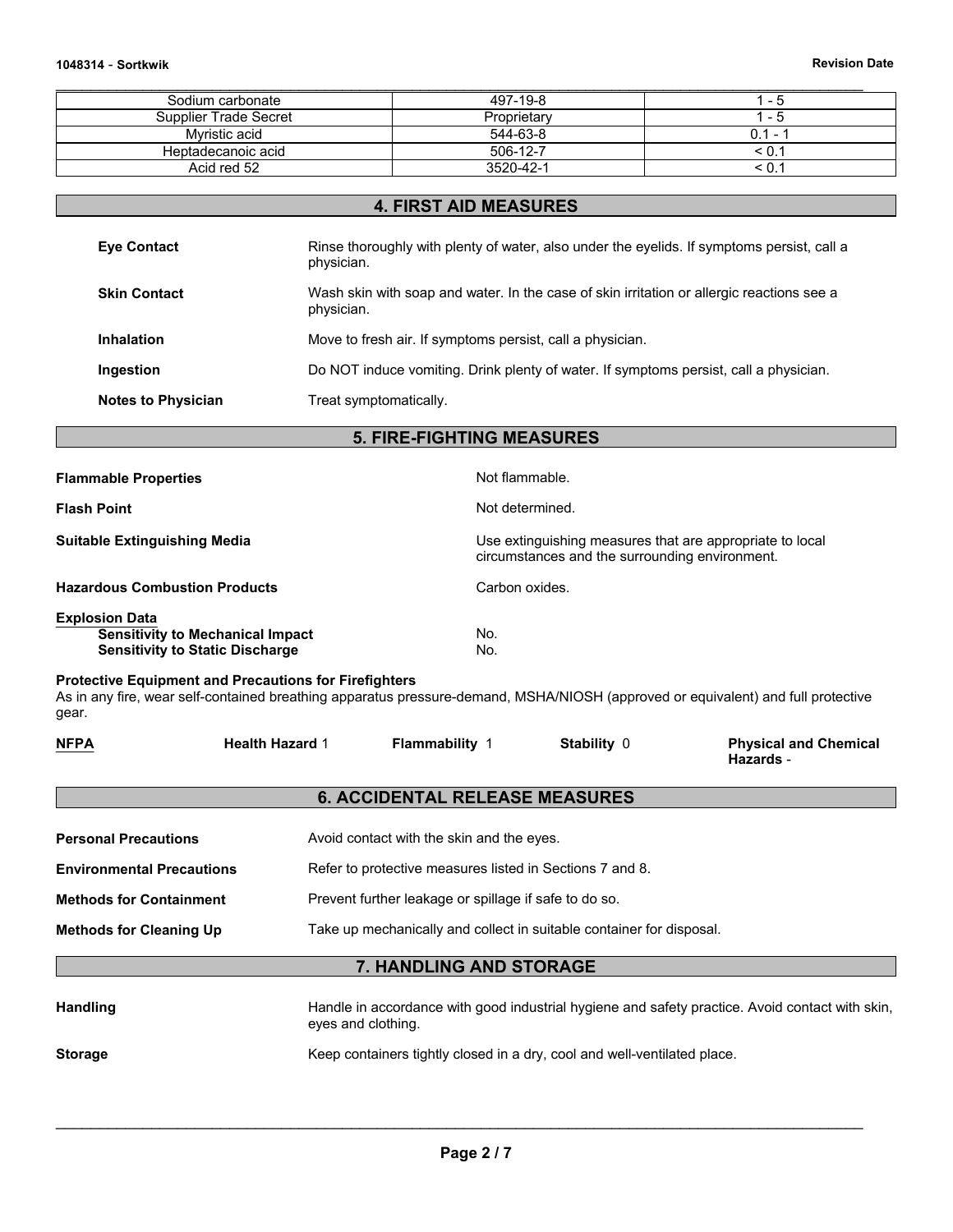# **8. EXPOSURE CONTROLS / PERSONAL PROTECTION**

 $\mathcal{L}_\mathcal{L} = \{ \mathcal{L}_\mathcal{L} = \{ \mathcal{L}_\mathcal{L} = \{ \mathcal{L}_\mathcal{L} = \{ \mathcal{L}_\mathcal{L} = \{ \mathcal{L}_\mathcal{L} = \{ \mathcal{L}_\mathcal{L} = \{ \mathcal{L}_\mathcal{L} = \{ \mathcal{L}_\mathcal{L} = \{ \mathcal{L}_\mathcal{L} = \{ \mathcal{L}_\mathcal{L} = \{ \mathcal{L}_\mathcal{L} = \{ \mathcal{L}_\mathcal{L} = \{ \mathcal{L}_\mathcal{L} = \{ \mathcal{L}_\mathcal{$ 

#### **Exposure Guidelines**

| <b>Chemical Name</b> | <b>ACGIH TLV</b>     | <b>OSHA PEL</b>                                     | <b>NIOSH IDLH</b> |
|----------------------|----------------------|-----------------------------------------------------|-------------------|
| Glycerin             | TWA: 10 $mq/m3$ mist | TWA: 15 mg/m <sup>3</sup> mist, total particulate   |                   |
| $56 - 81 - 5$        |                      | TWA: 5 mg/m <sup>3</sup> mist, respirable fraction  |                   |
|                      |                      | (vacated) TWA: 10 mg/m <sup>3</sup> mist, total     |                   |
|                      |                      | particulate                                         |                   |
|                      |                      | (vacated) TWA: 5 mg/m <sup>3</sup> mist, respirable |                   |
|                      |                      | fraction                                            |                   |

*ACGIH TLV: American Conference of Governmental Industrial Hygienists - Threshold Limit Value. OSHA PEL: Occupational Safety and Health Administration - Permissible Exposure Limits. NIOSH IDLH: Immediately Dangerous to Life or Health.*

| <b>Other Exposure Guidelines</b>                                                                                                       | Vacated limits revoked by the Court of Appeals decision in AFL-CIO v. OSHA, 965 F.2d 962<br>(11th Cir., 1992).                                                                                                                       |
|----------------------------------------------------------------------------------------------------------------------------------------|--------------------------------------------------------------------------------------------------------------------------------------------------------------------------------------------------------------------------------------|
| <b>Engineering Measures</b>                                                                                                            | Showers<br>Eyewash stations<br>Ventilation systems                                                                                                                                                                                   |
| <b>Personal Protective Equipment</b><br><b>Eye/Face Protection</b><br><b>Skin and Body Protection</b><br><b>Respiratory Protection</b> | Tightly fitting safety goggles.<br>Protective gloves.<br>No protective equipment is needed under normal use conditions. If exposure limits are<br>exceeded or irritation is experienced, ventilation and evacuation may be required. |
| <b>Hygiene Measures</b>                                                                                                                | Handle in accordance with good industrial hygiene and safety practice.                                                                                                                                                               |

**9. PHYSICAL AND CHEMICAL PROPERTIES**

| Appearance<br><b>Odor Threshold</b><br>рH                                                                                       | Pink. Translucent.<br>No information available.<br>No information available       | Odor<br><b>Physical State</b>                                        | No information available.<br>Solid                   |
|---------------------------------------------------------------------------------------------------------------------------------|-----------------------------------------------------------------------------------|----------------------------------------------------------------------|------------------------------------------------------|
| <b>Flash Point</b><br><b>Decomposition Temperature</b><br><b>Melting Point/Range</b>                                            | No information available.<br>No information available<br>No information available | <b>Autoignition Temperature</b><br><b>Boiling Point/Range</b>        | No information available<br>No information available |
| <b>Flammability Limits in Air</b>                                                                                               | No information available                                                          | <b>Explosion Limits</b>                                              | No information available                             |
| <b>Water Solubility</b><br><b>Evaporation Rate</b><br><b>Vapor Density</b><br><b>Partition Coefficient: n-</b><br>octanol/water | Soluble in water.<br>No information available<br>No data available                | <b>Solubility</b><br><b>Vapor Pressure</b><br><b>VOC Content (%)</b> | No information available<br>No data available<br>72  |

# **10. STABILITY AND REACTIVITY**

| <b>Stability</b>                                  | Stable under recommended storage conditions. |
|---------------------------------------------------|----------------------------------------------|
| <b>Incompatible Products</b>                      | Strong oxidizing agents.                     |
| <b>Conditions to Avoid</b>                        | None known.                                  |
| <b>Hazardous Decomposition</b><br><b>Products</b> | Carbon oxides.                               |
| <b>Hazardous Polymerization</b>                   | Hazardous polymerization does not occur.     |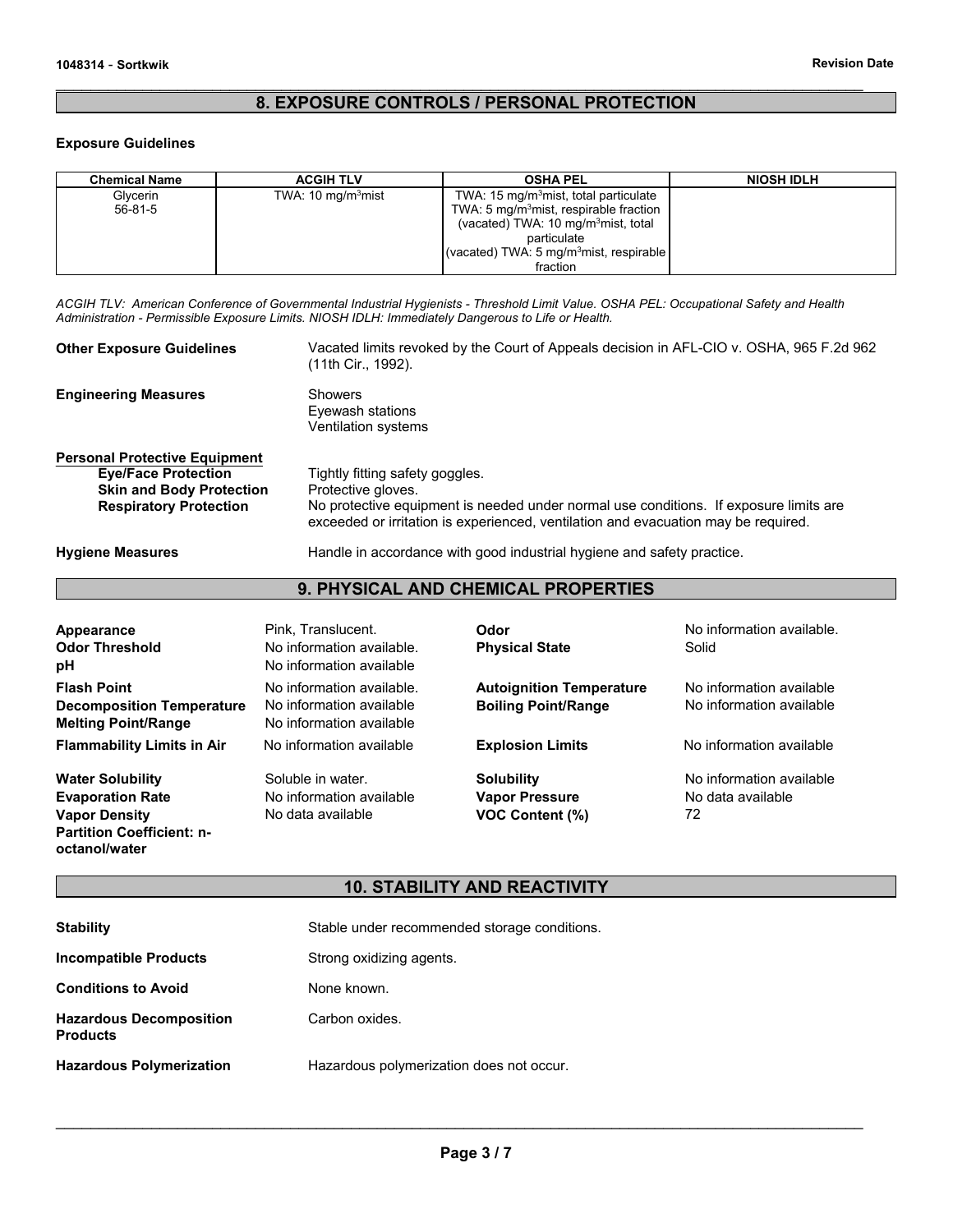# **11. TOXICOLOGICAL INFORMATION**

 $\mathcal{L}_\mathcal{L} = \{ \mathcal{L}_\mathcal{L} = \{ \mathcal{L}_\mathcal{L} = \{ \mathcal{L}_\mathcal{L} = \{ \mathcal{L}_\mathcal{L} = \{ \mathcal{L}_\mathcal{L} = \{ \mathcal{L}_\mathcal{L} = \{ \mathcal{L}_\mathcal{L} = \{ \mathcal{L}_\mathcal{L} = \{ \mathcal{L}_\mathcal{L} = \{ \mathcal{L}_\mathcal{L} = \{ \mathcal{L}_\mathcal{L} = \{ \mathcal{L}_\mathcal{L} = \{ \mathcal{L}_\mathcal{L} = \{ \mathcal{L}_\mathcal{$ 

## **Acute Toxicity**

**Product Information Product does not present an acute toxicity hazard based on known or supplied information.** 

## **LC50 Inhalation (DUST) VALUE**

| <b>Chemical Name</b>  | LD50 Oral                 | <b>LD50 Dermal</b>       | <b>LC50 Inhalation</b>          |
|-----------------------|---------------------------|--------------------------|---------------------------------|
| Propylene Glycol      | $= 20000$ mg/kg (Rat)     | $= 20800$ mg/kg (Rabbit) |                                 |
| Glycerin              | $= 12600$ mg/kg (Rat)     | > 21900 mg/kg (Rat)      | 570 mg/m <sup>3</sup> (Rat) 1 h |
| Water                 | 90090 mg/kg (rat)         |                          | $\overline{\phantom{0}}$        |
| Supplier Trade Secret | $>$ 10 g/kg (Rat)         |                          | $\overline{\phantom{0}}$        |
| Stearic acid          | $> 5000$ mg/kg (<br>(Rat) | > 5 g/kg (Rabbit)        | -                               |
| Sodium carbonate      | Rat )<br>= 4090 mg/kg     |                          | $\overline{\phantom{0}}$        |
| Supplier Trade Secret | $= 53400 \mu L/kg$ (Rat)  |                          | $\overline{\phantom{0}}$        |
| Myristic acid         | $>$ 10 g/kg (Rat)         |                          | $\overline{\phantom{0}}$        |

## **Chronic Toxicity**

**Chronic Toxicity No known effect based on information supplied.** 

**Target Organ Effects** Eyes. Kidney. Respiratory system. Skin.

## **12. ECOLOGICAL INFORMATION**

## **Ecotoxicity**

The environmental impact of this product has not been fully investigated. Harmful to aquatic organisms, may cause long-term adverse effects in the aquatic environment.

| <b>Chemical Name</b>  | <b>Toxicity to Algae</b> | <b>Toxicity to Fish</b>      | <b>Toxicity to Microorganisms Daphnia Magna (Water Flea)</b> |
|-----------------------|--------------------------|------------------------------|--------------------------------------------------------------|
| Propylene Glycol      | EC50: 19000 mg/L (96 h)  | LC50: 51600 mg/L (96 h       | $EC50:$ > 1000 mg/L (48 h)                                   |
|                       | Pseudokirchneriella      | static) Oncorhynchus mykiss  | Static) Daphnia magna                                        |
|                       | subcapitata              | LC50: 41 - 47 mL/L (96 h     | EC50: > 10000 mg/L (24 h)                                    |
|                       |                          | static) Oncorhynchus mykiss  | Daphnia magna                                                |
|                       |                          | LC50: 710 mg/L (96 h)        |                                                              |
|                       |                          | Pimephales promelas          |                                                              |
|                       |                          | LC50: 51400 mg/L (96 h)      |                                                              |
|                       |                          | static) Pimephales promelas  |                                                              |
| Glycerin              |                          | LC50: 51 - 57 mL/L (96 h     | $EC50:$ > 500 mg/L (24 h)                                    |
|                       |                          | static) Oncorhynchus mykiss  | Daphnia magna                                                |
| Supplier Trade Secret |                          | LC50: 150 mg/L (96 h)        |                                                              |
|                       |                          | Oryzias latipes              |                                                              |
| Sodium carbonate      | EC50: 242 mg/L (120 h)   | LC50: 300 mg/L (96 h static) | EC50: 265 mg/L (48 h)                                        |
|                       | Nitzschia                | Lepomis macrochirus          | Daphnia magna                                                |
|                       |                          | LC50: 310 - 1220 mg/L (96 h  |                                                              |
|                       |                          | static) Pimephales promelas  |                                                              |
| Myristic acid         |                          | LC50: 118 mg/L (96 h static) | $EC50:$ > 27 mg/L (16 h)                                     |
|                       |                          | Oryzias latipes              | Artemia salina                                               |

| .<br>Chemica.<br><b>Name</b> | Log Pow                            |
|------------------------------|------------------------------------|
| Glvcerin                     | $\overline{\phantom{a}}$<br>-<br>. |
| Myristic acid                | ບ.ວ                                |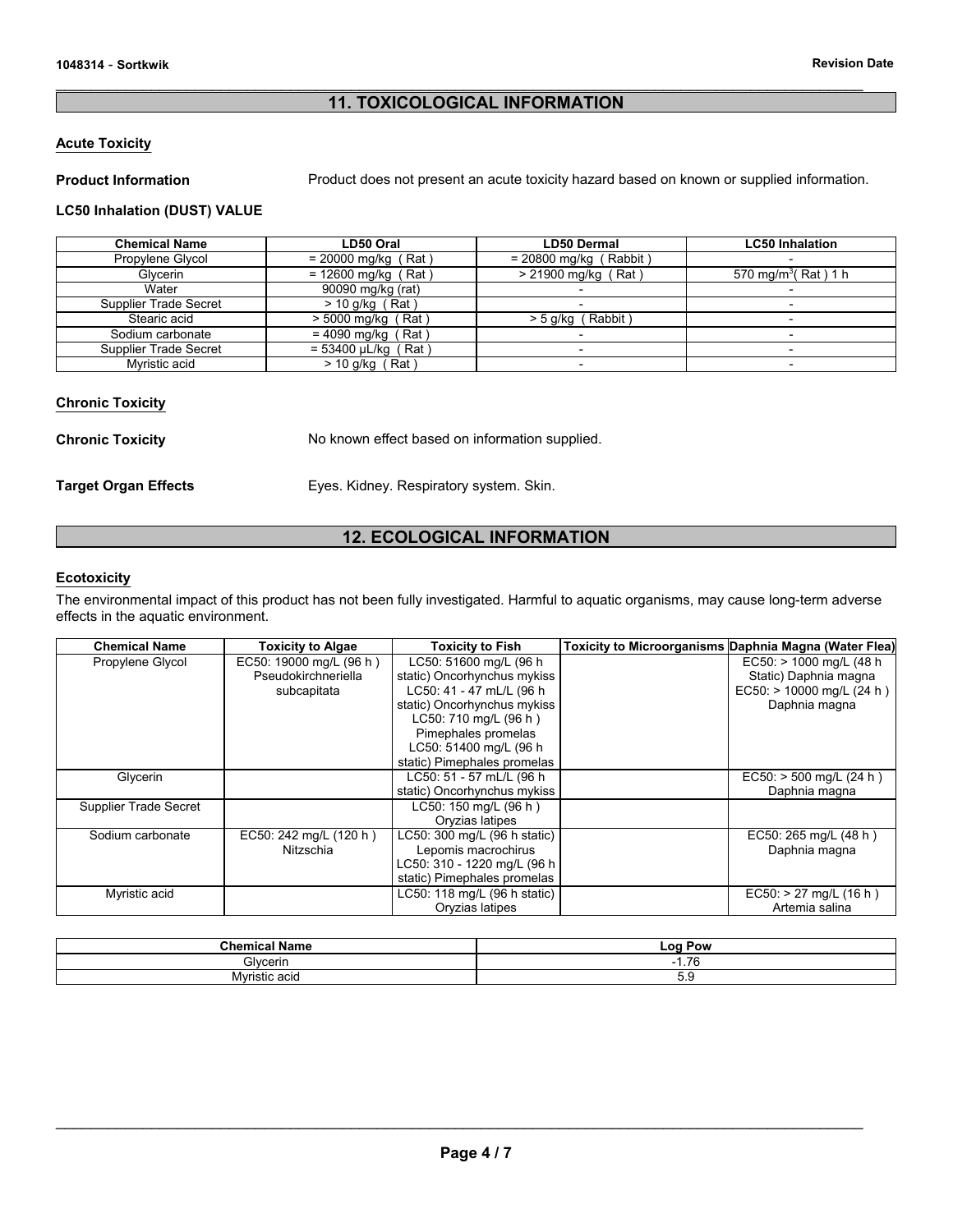# **13. DISPOSAL CONSIDERATIONS**

 $\mathcal{L}_\mathcal{L} = \{ \mathcal{L}_\mathcal{L} = \{ \mathcal{L}_\mathcal{L} = \{ \mathcal{L}_\mathcal{L} = \{ \mathcal{L}_\mathcal{L} = \{ \mathcal{L}_\mathcal{L} = \{ \mathcal{L}_\mathcal{L} = \{ \mathcal{L}_\mathcal{L} = \{ \mathcal{L}_\mathcal{L} = \{ \mathcal{L}_\mathcal{L} = \{ \mathcal{L}_\mathcal{L} = \{ \mathcal{L}_\mathcal{L} = \{ \mathcal{L}_\mathcal{L} = \{ \mathcal{L}_\mathcal{L} = \{ \mathcal{L}_\mathcal{$ 

## **Contaminated Packaging <b>Dispose** of in accordance with local regulations.

## **California Hazardous Waste Codes** 331

This product contains one or more substances that are listed with the State of California as a hazardous waste.

| <b>Chemical Name</b> | <b>EHW</b><br>California | California<br>Carc | <b>California</b><br>Wastel<br>Hazardous | <b>California</b><br>Part.<br>Waste |
|----------------------|--------------------------|--------------------|------------------------------------------|-------------------------------------|
| ⊧carbonate<br>sodium |                          |                    | Corrosive                                |                                     |
|                      |                          |                    |                                          |                                     |

# **14. TRANSPORT INFORMATION**

| DOT             | Not regulated |
|-----------------|---------------|
| TDG             | Not regulated |
| MEX             | Not regulated |
| ICAO            | Not regulated |
| IATA            | Not regulated |
| <b>IMDG/IMO</b> | Not regulated |
| RID             | Not regulated |
| ADR             | Not regulated |
| ADN             | Not regulated |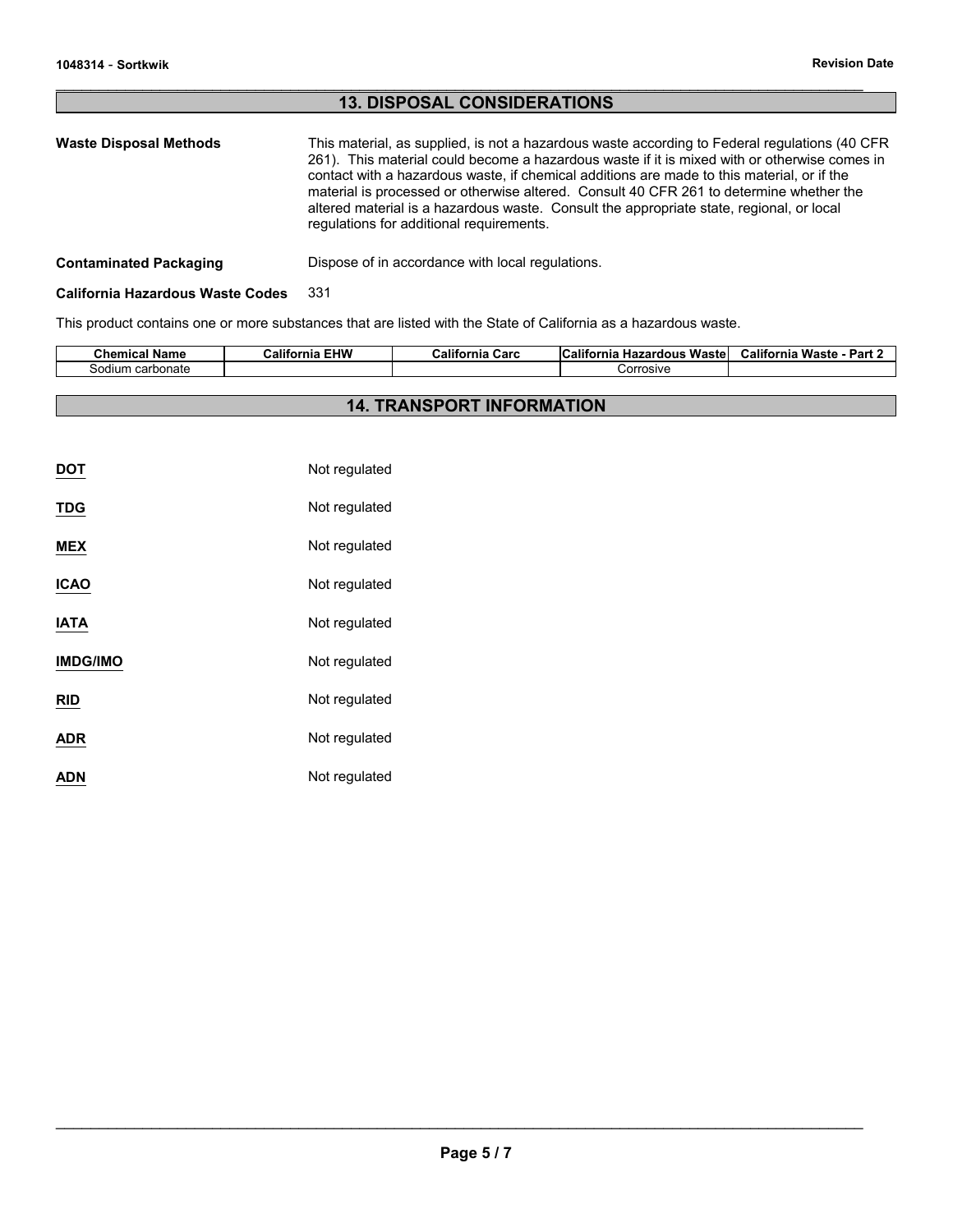# **15. REGULATORY INFORMATION**

 $\mathcal{L}_\mathcal{L} = \{ \mathcal{L}_\mathcal{L} = \{ \mathcal{L}_\mathcal{L} = \{ \mathcal{L}_\mathcal{L} = \{ \mathcal{L}_\mathcal{L} = \{ \mathcal{L}_\mathcal{L} = \{ \mathcal{L}_\mathcal{L} = \{ \mathcal{L}_\mathcal{L} = \{ \mathcal{L}_\mathcal{L} = \{ \mathcal{L}_\mathcal{L} = \{ \mathcal{L}_\mathcal{L} = \{ \mathcal{L}_\mathcal{L} = \{ \mathcal{L}_\mathcal{L} = \{ \mathcal{L}_\mathcal{L} = \{ \mathcal{L}_\mathcal{$ 

## **International Inventories**

| <b>TSCA</b>          | Complies        |
|----------------------|-----------------|
| <b>DSL</b>           | Complies        |
| <b>EINECS/ELINCS</b> | Complies        |
| <b>ENCS</b>          | Does not Comply |
| <b>IECSC</b>         | Complies        |
| <b>KECL</b>          | Complies        |
| <b>PICCS</b>         | Complies        |
| <b>AICS</b>          | Complies        |

## **U.S. Federal Regulations**

#### **SARA 313**

Section 313 of Title III of the Superfund Amendments and Reauthorization Act of 1986 (SARA). This product does not contain any chemicals which are subject to the reporting requirements of the Act and Title 40 of the Code of Federal Regulations, Part 372.

#### **SARA 311/312 Hazard Categories**

| <b>Acute Health Hazard</b>               | Yes |
|------------------------------------------|-----|
| <b>Chronic Health Hazard</b>             | N٥  |
| <b>Fire Hazard</b>                       | No  |
| <b>Sudden Release of Pressure Hazard</b> | N٥  |
| <b>Reactive Hazard</b>                   | N٥  |

#### **Clean Water Act**

This product does not contain any substances regulated as pollutants pursuant to the Clean Water Act (40 CFR 122.21 and 40 CFR 122.42).

## **Clean Air Act, Section 112 Hazardous Air Pollutants (HAPs) (see 40 CFR 61)**

This product contains the following substances which are listed hazardous air pollutants (HAPS) under Section 112 of the Clean Air Act:

| <b>Chemical Name</b> | <b>CAS-No</b> | Weight % | <b>HAPS data</b> | <b>VOC Chemicals</b> | <b>Class 1 Ozone</b><br><b>Depletors</b> | Class 2 Ozone<br><b>Depletors</b> |
|----------------------|---------------|----------|------------------|----------------------|------------------------------------------|-----------------------------------|
| Propylene Glycol     | $57 - 55 - 6$ | 40-70    |                  | Group                |                                          |                                   |
| Glvcerin             | $56 - 81 - 5$ | 15-40    |                  | Group II             |                                          |                                   |

## **CERCLA**

This material, as supplied, does not contain any substances regulated as hazardous substances under the Comprehensive Environmental Response Compensation and Liability Act (CERCLA) (40 CFR 302) or the Superfund Amendments and Reauthorization Act (SARA) (40 CFR 355). There may be specific reporting requirements at the local, regional, or state level pertaining to releases of this material.

## **U.S. State Regulations**

#### **California Proposition 65**

This product does not contain any Proposition 65 chemicals.

## **U.S. State Right-to-Know Regulations**

| Chemical Name       | <b>Massachusetts</b> | <b>New</b><br>Jersev | Pennsvlvania | <b>Illinois</b> | ⊧ Island<br>Rhode |
|---------------------|----------------------|----------------------|--------------|-----------------|-------------------|
| Glvcol<br>Propvlene |                      |                      |              |                 |                   |
| Glvcerin            |                      |                      |              |                 |                   |

## **International Regulations**

**Mexico - Grade** Slight risk, Grade 1